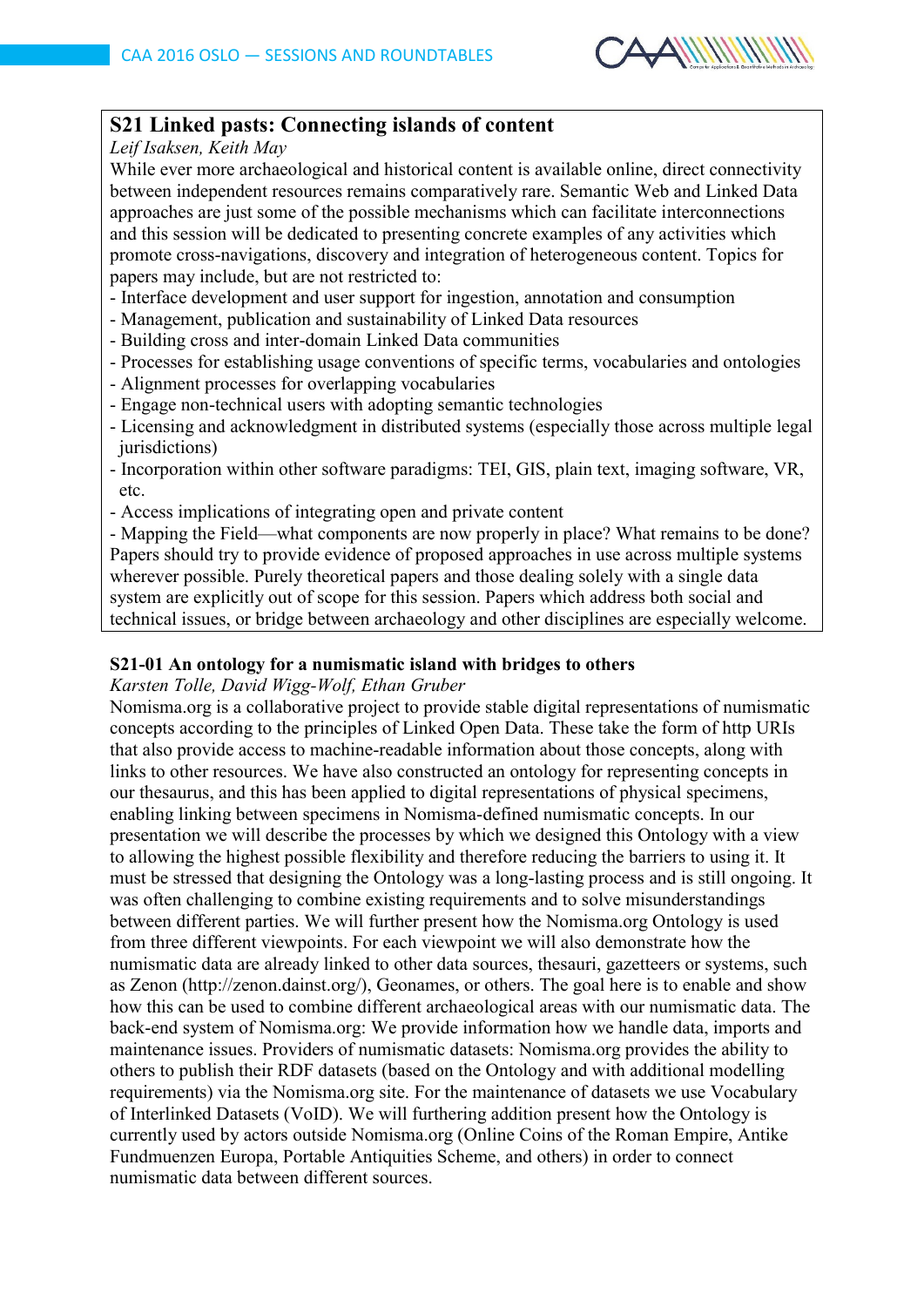

## **S21-02 A Linked (Open) Data hub at the Norwegian Directorate for Cultural Heritage: A case study**

## *Carl Anders Olsson*

The Norwegian Directorate for Cultural Heritage has since 2014 been working on establishing a centralized Linked (Open) Data hub for its own heritage related digital information. This RDF-hub, which contains content from seven separate databases, has a web based search interface on its top. There is also an associated SPARQL–endpoint which offers both the public and third party developers' access to the open part of this data. The technical infrastructure is built using a standard RDF approach using predominantly open source tools. This proposed presentation aims at giving an overview of the key components of this new infrastructure from both a technical and content wise point of view. It will also address issues concerning the further development of the data hub. Key concepts are issues relating to:

- The benefits or drawbacks of mapping parts of this data to other heritage vocabularies such as EDM, CIDOC CRM etc.
- Challenges with the ambition to share as much of the data as possible with both other governmental agencies and with the public
- New or other uses of the aggregated data in relation to reporting, planning or research
- Potential third party interest and use of the openly shared material in mobile or web based dissemination or in other revenue generating activities

### **S21-03 Linking periods: Modeling and utilizing spatio─temporal concepts in the chronOntology project**

#### *Sebastian Cuy, Wolfgang Schmidle, Florian Thiery*

In the last years several web services emerged that manage and make accessible place thesauri for the archaeologies and historical sciences. By making use of semantic technologies these applications are able to act as linked data hubs thereby making possible the linkage of multiple datasets of varying thematic focus and of different structural properties. Another common denominator of archaeological data resources, besides geo-spatial properties, is the temporal classification of research objects. One of the applications that try to assume a role similar to that of gazetteers but for temporal concepts and cultural periods is developed in the chronOntology project.

In this project, funded by the German Research Foundation, the German Archaeological Institute (DAI) together with the i3mainz are developing a system for storing, managing, mapping and making accessible descriptions of temporal concepts. The core of this endeavor is a rich semantic modeling of various existing terminological systems for cultural periods using a data model based on the CIDOC- CRM and its extensions. The use of the rich ontological model provided by the CRM on the one hand permits representing the measurable temporal extent (with the possibility for fuzzy edges) while also making it possible to embed temporal concepts in a network of semantic relationships to other temporal concepts, connected historical regions and thematic contexts.

Besides documenting the general architecture and data model of the project the paper will present possibilities of querying different heterogeneous data resources collected throughout various digitization and digging activities inside the DAI with the help of concepts defined in chronOntology. We will also point out the potential and problems of reasoning over geographically and temporally connected datasets.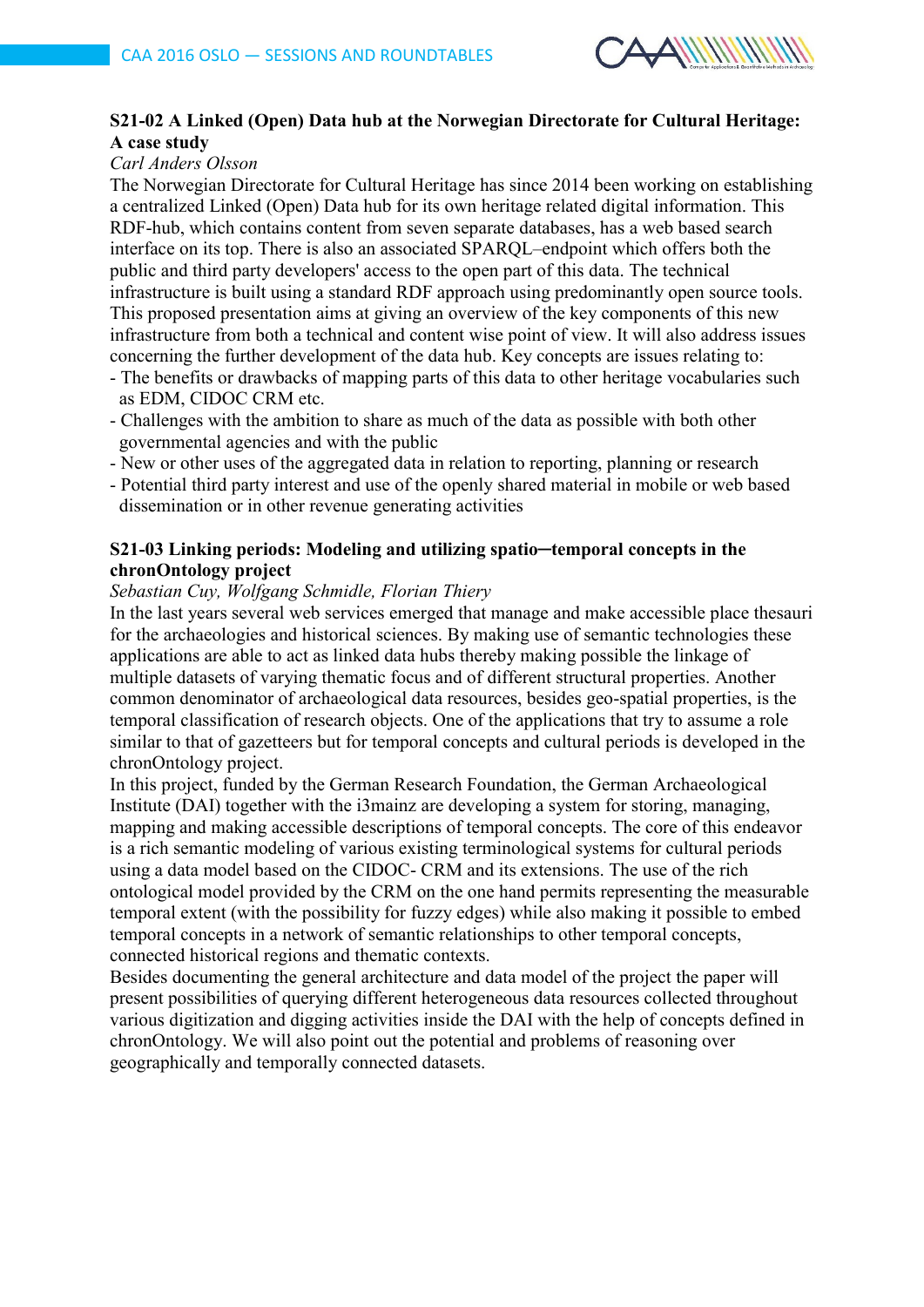

### **S21-04 The Matrix: Connecting time and space with archaeological research questions involving spatio─temporal phenomena and the conceptual relationships between them** *Keith May*

The most common type of record in archaeological recording systems is the spatial dimension. When recording new layers, buildings, or any physical objects, we measure height, width, depth and for archaeological features we will describe shape in plan and section as well as attributes like profile, diameter and breaks of slope. Recording of temporal information about similar features is far less prevalent, but is still an important (perhaps more crucial) part of the record, particularly for objects where the dates of coins, brooches, or pottery and other 'finds' objects (with relative chronologies) are used for temporal reasoning or inferences about deposition dates and sequences across archaeological stratigraphy. Having divided the archaeology into various units for recording purposes, we use stratigraphy, and associated temporal logical relationships between the physical materials recorded as the 'reasoning glue', in the form of Phases and Periods, to connect all these different spatial and temporal phenomena back together again with various narratives to explain our conclusions. For 'single context recording' most archaeological temporal reasoning is based on the principles of stratigraphic superposition, the "Above and Below relationship" (Harris). But further principles of temporal reasoning are also available (Allen). The CIDOC CRM uses the Allen operators to describe not just superposition but a set of more complex temporal logical relationships that can pertain between archaeological data. This paper will give an insight into how conceptual reference modeling can be used to explore these issues and how associated semantic technologies can enable semantically enriched deductions about the spatio–temporal relationships which fundamentally link such archaeological data together. It will also consider where further work is needed to deal with not just spatial or temporal records but to reason about wholly spatio–temporal phenomena and how this can form the basis for new linkages between archaeological information across space-time.

[References]

Allen, James F. Maintaining knowledge about temporal intervals. In: Communications of the ACM. 26 November 1983. ACM Press. pp. 832–843, ISSN 0001-0782

Harris, E. 1979 Principles of Archaeological Stratigraphy. London & New York: Academic Press. ISBN 0-12-326651-3

#### **S21-05 When data meets the enterprise. How we turned a merger of organisations into a confluence of information**

*Koen Van Daele, Maarten Vermeyen, Sophie Mortier, Leen Meganck*

In 2012 Flanders Heritage Agency was created as a central agency dealing with immovable cultural heritage - broadly defined as archaeology, built heritage and cultural landscapes - in Flanders. Prior to this, tasks of this agency were carried out by several independent agencies. The merger created a very heterogenous set of business processes, IT-components and systems. This, together with a new heritage legislation, prompted a re-evaluation of these systems and their business processes.

This paper will delve into our system architecture, built on a core separation of concerns between data driven applications and proces driven applications. We will explain how we came to implement this in a service oriented architecture . We will detail how and why we chose to go with REST services instead of SOAP services.

The resource oriented focus of REST services has served us well in creating inter-linking data sources that are firmly grounded in the World Wide Web and the HTTP protocol. We will demonstrate how we link these resources by using cool URI's. While a majority of our links are between the resources we create and maintain ourselves, we will also look at how we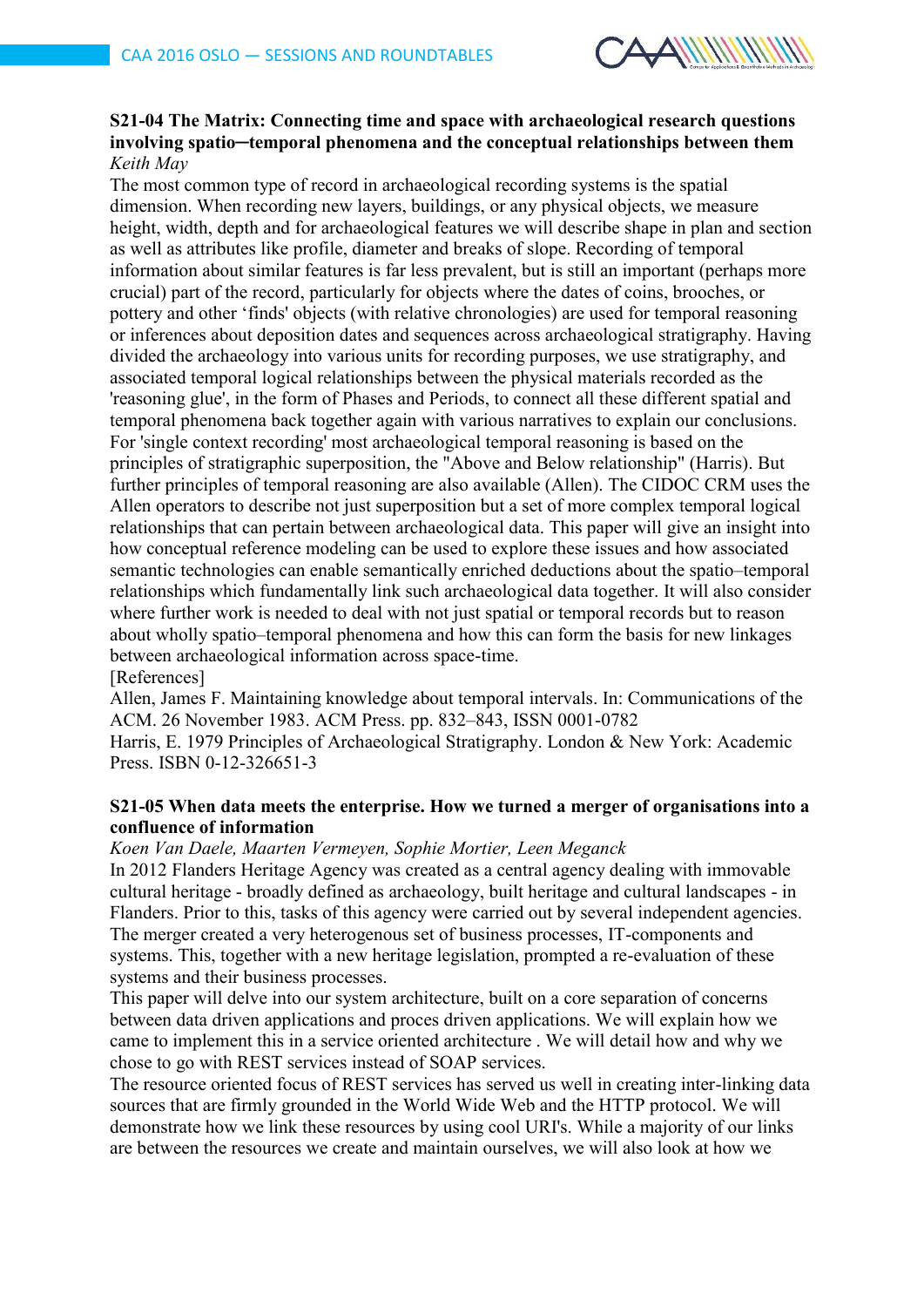

interact with external resources and services when it comes to specific domains such as vocabularies and GIS.

Finally we will look at how we are further enhancing our data by more formally publishing it through the use of semantic technologies such as RDF. We aim to create truly linked open data in this way. We will look at some of the stumbling blocks we have encountered along the way. The most significant one to date being the clash between open data and privacy regulations and how to implement access control on linked data.

### **S21-06 Where is the House of the Dwarves? Enhancing granularity in the Pleiades Gazetteer: The examples of ancient Sicily and Pompeii**

## *Valeria Vitale, Jeffrey Becker, Jonathan Prag*

Pleiades, the online gazetteer of ancient places, has, for several years, been a precious resource for classicists and historians. Assigning a stable URI to each ancient place has allowed a number of digital projects to build on top of this infrastructure, developing new tools and resources such as Pelagios.

We believe that Pleiades could stimulate and facilitate new and interesting applications by assigning URIs to geographical units smaller than cities. The aim of this paper is to support this idea discussing two examples:

The digital epigraphic project iSicily. This project involves the identification, locating and addition to Pleaides of various Sicilian contrade (an administrative unit that was common in rural southern Italy) and other sublocations that have been recorded in archaeological reports and previous bibliography as findspots of antiquities, or positions of ancient monuments (some of which no longer exist). The availability of these URIs allows a strong and informative synergy between academic research on those antiquities and museum metadata, expressed in linked data, showing relationships and suggesting potential patterns and future lines of enquiry.

The city of Pompeii. This project involves minting specific URIs for each Pompeian building. The Campanian city offers a unique case study due to the amount of information,

bibliography, and often confusion, which orbits around many of the single buildings. Assigning a URI to each of them will help grouping and disambiguating the names and the interpretations (sometimes dramatically different) assigned to the same building during the last 250 years. Secondly, it will facilitate dialogue between several existing and future digital projects about Pompeian buildings. Lastly, it will link the information about Pompeian artefacts stored in databases, digital repositories or museum archives with the exact building where the artefact was found, and not exclusively with the generic provenance "Pompeii". thus offering an immediate basic level of contextualisation and highlighting connections with other artefacts related to the same building.

#### **S21-07 LOD for Numismatic LAM Integration**

#### *Ethan Gruber*

The American Numismatic Society (ANS), founded in 1858, is a research institute focusing coins from all eras and regions. It owns one of the largest collections of coins in the world, one of the largest numismatic libraries, is a publisher of monographs and journals, and maintains an archive of research notes from scholars associated with the Society. The ANS has been involved in the publication of numismatic databases and dissemination of such materials following Linked Open Data (LOD) methodologies since 2011; aspects of these digital projects (from Nomisma.org to Online Coins of the Roman Empire,

http://numismatics.org/ocre/) have been detailed at previous CAA conferences.

While these other projects have focused on implementing LOD techniques in the publication of coin hoard or typological databases, this paper focuses on applying open standards from